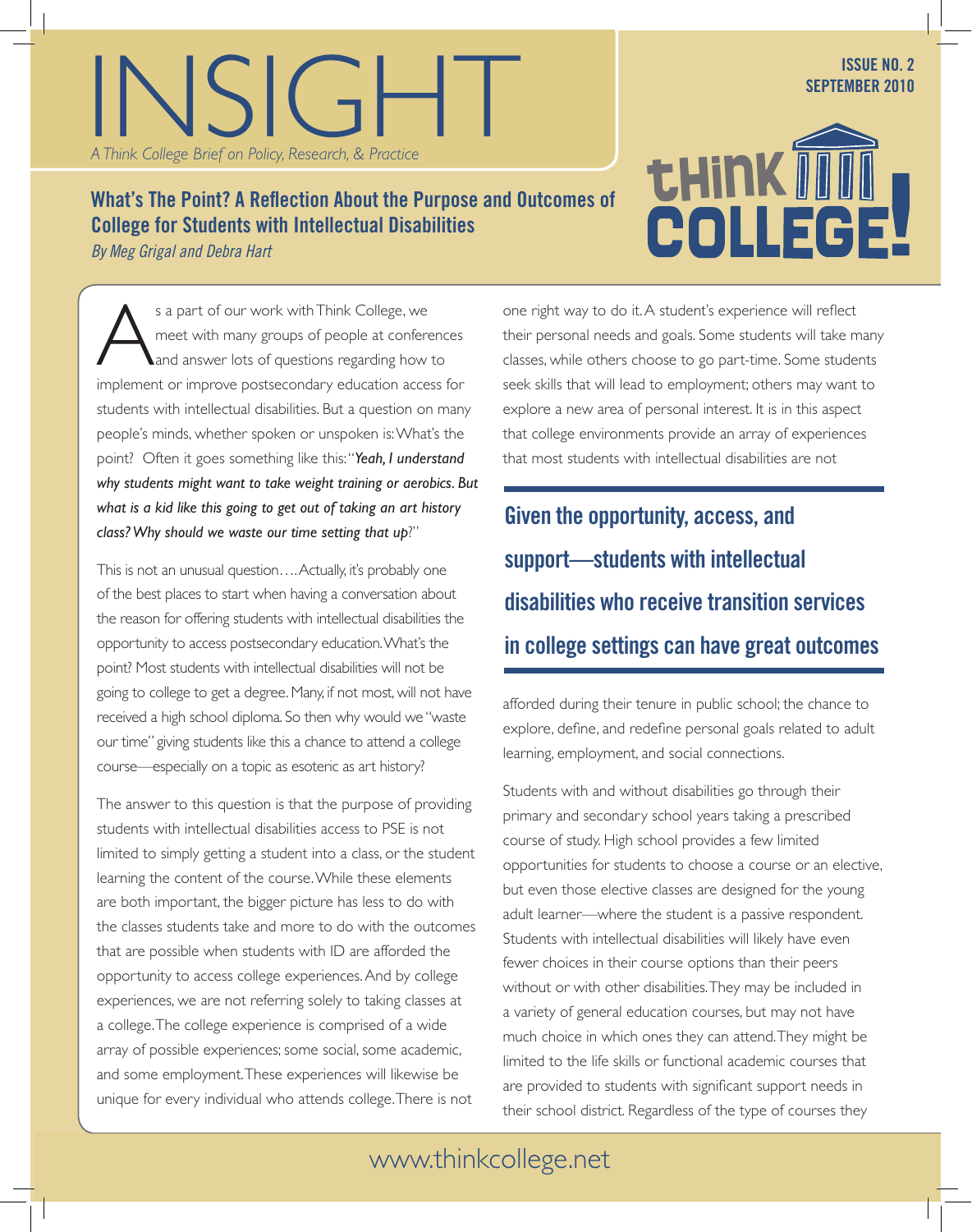attend, all of these high school options come with a strict set of guidelines. They are provided in a high school setting; a bell will tell you when to go to class and when to leave class. The teacher provides a set of expected outcomes, and in most cases, will make all necessary modification or accommodations without any input or request from a student. This is how high school students with intellectual disabilities are expected to learn.

The employment experiences of students with intellectual disabilities are often just as teacher directed. Most students participate in job tryouts or training experiences that they rotate through that are not connected with the student's coursework, interests, skills, or—most importantly—to a paid job that they are trying to obtain. These employment preparation experiences prepare students for adult employment experiences about as well as their high school preparation experiences prepare them to go to college. The traditional transition experiences of students with intellectual disabilities have not been demonstrated to produce great outcomes for students in adulthood. But given the opportunity, access, and support—students with ID who receive transition services in college settings can have great outcomes. Using the college campus as the platform for their education, students can learn how to access education as an adult, learn how to connect this education to a paid job, and learn how to navigate between jobs like all other adults. The option of postsecondary education for students with intellectual disabilities is ultimately just good transition planning. It allows students to engage in adult learning and working environments within a context of supports and guidance. It also lays the groundwork for students to obtain the skills necessary for them to continue to access learning throughout their adult lives.

In today's public special education system, students with intellectual disabilities (and their families) are not provided with the expectation that students should continue to access adult learning after they leave high school. In most cases, students with ID have not been introduced to the possibility of attending college, or any kind of postsecondary education— academic, continuing education, or otherwise. The staff person in high school who is generally the gatekeeper to college is most often a guidance counselor. However, students with ID seldom have access to a guidance counselor. As a result, it is unlikely that students with ID will be presented with information about potential postsecondary education opportunities in their community.

Instead, the transition component of the IEP under postsecondary education goals will likely say "not applicable". The student with ID and their family will be referred to the state vocational rehabilitation center, and perhaps the state developmental disabilities agency. If the student is lucky, he or she will be assigned to an adult service provider who will find them a job in the community. But as the latest statistics on transition outcomes for youth with ID will indicate, most of these youth will remain unemployed or under employed. And most will not engage in any kind of adult learning, whether at a college or in other community adult education settings.

In our current system of education, people with intellectual disabilities are expected to stop learning in any formal way at the ripe old age of 21. Imagine, if you will, if you had stopped learning after high school. No classes at college, no professional development days, no workshops or conferences. We often lament the poor post-school outcomes of students with intellectual disabilities. However, we never seem to make the connection that the system does not support students with intellectual disabilities to learn *anything* after they leave high school.

How successful would the general population be if all learning ended after high school? The current rate of unemployment for individuals who graduated from high school is twice that of those who graduated from college. Going to college is and always has been connected to greater rates of employment and higher wages. It is likely given the opportunity, and the means to document the outcomes, that students with intellectual disabilities would mirror these trends.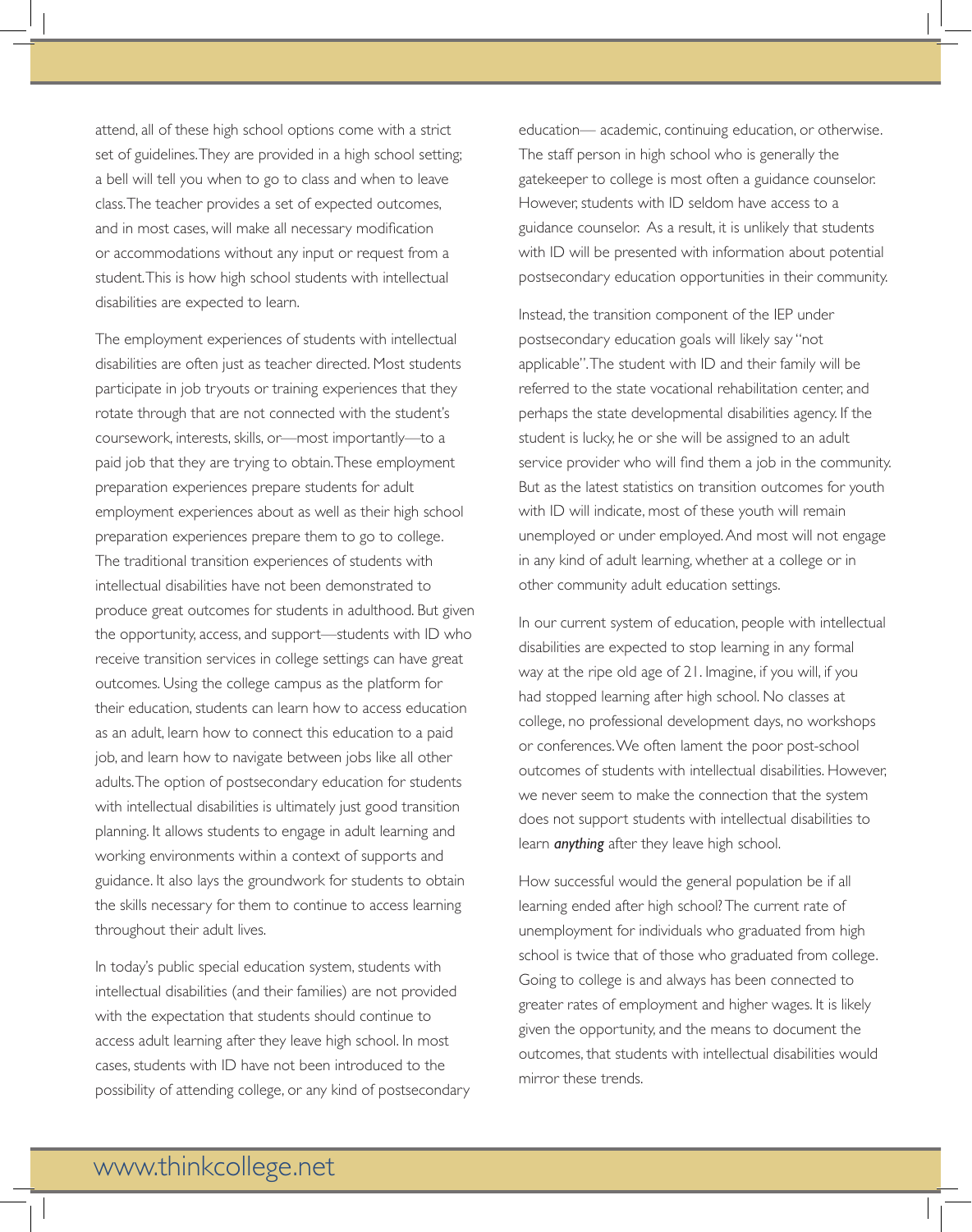The purpose of exposing students with intellectual disabilities to PSE is to provide them, for perhaps the first time in their lives, the expectation that they CAN learn after leaving high school and the opportunity to CHOOSE to learn. Due to the nature and structure of high school, students with ID are seldom provided the chance to choose what they want to learn about, nor are they given guidance about how to access knowledge as adults. Choosing to learn about something is a process takes some skills. First, a person must identify what it feels like to want to learn about something and know that there are places where knowledge can be found. College is a great place to find out what interests you and the types of classes that are available on various topics. But it is not enough to know what is out there; you need to know how to access it.

How do you gain access to adult learning environments? Are they all the same? Is the process of registering for a basic math class at a community college the same as signing up to take a water aerobics class through your local park and recreation department? The flexible nature of a college setting allows students with intellectual disabilities the opportunity to learn about the various types of adult education and means through which each can be accessed. Students with ID can register for courses at the college for audit or for credit, or take a continuing education course, or sign up for one of the many adult classes that are available in the community through county or city programs or in local home improvement stores such as Home Depot or Michael's Arts and Crafts. It is important to recognize that students who participate in programs located on college campuses are *not* limited to taking classes at that college.

Finally, it is important to apply the learning in your life. Were the skills gained from a class useful to you on your job? Will they help you get a better job? Are you learning to be a better listener, writer, or thinker as a result of your class? Or perhaps the class was to explore a new area of interest. Are you still interested in the topic? Do you want to find out more? What other opportunities exist to do this? It is especially important not to assign judgment to the type of education that someone desires. If you want to

learn how to speak French, great. If you want to learn how to tile your bathroom floor, great. Do you know where to learn these skills and can you apply them in your life? That is the measure of a successful learner. Many might respond with "Well, what if they fail?" or "Students with intellectual disabilities aren't going to do well in college classes." And in some cases this may in fact be true. Some students will fail. And yet when do we learn more about ourselves than when we fail? Every person reading this right now has failed at something—maybe at a number of things. But you managed to rally, hopefully apply the lessons learned, and move on. As Oscar Wilde says, "*Experience is simply the name we give our mistakes"*. Surely, we all have a number of college "experiences" that served to teach us a thing or two.

And so we revisit the question, "What's the point?" Why should we waste our time getting a young person with intellectual disabilities into an art history class? Let's review just some of the information that would be needed for a young woman with intellectual disabilities to take an art history class;

Where in the community do they offer art history?

- How does she register for classes?
- ▶ What is a bursar?
- Are there prerequisites?
- ▶ What is the schedule?
- ▶ Does it work with her work schedule?
- How will she get to and from class?
- What kind of help will she need in the class to be successful?

Yet the lessons learned are not limited to what is needed to access a class. Being enrolled in an art history class will also give this young woman a chance to set goals, to advocate for herself with a professor and possibly an employer. She will be immersed in a class that she finds personally fulfilling. She will meet others who are also interested in the topic, and will make acquaintances—if not friends—with a mutual interest. She will determine not only if the content of the course is right for her, but if the method in which the course is taught works for her. This knowledge may influence the type of courses she takes in the future. She will be exposed to the